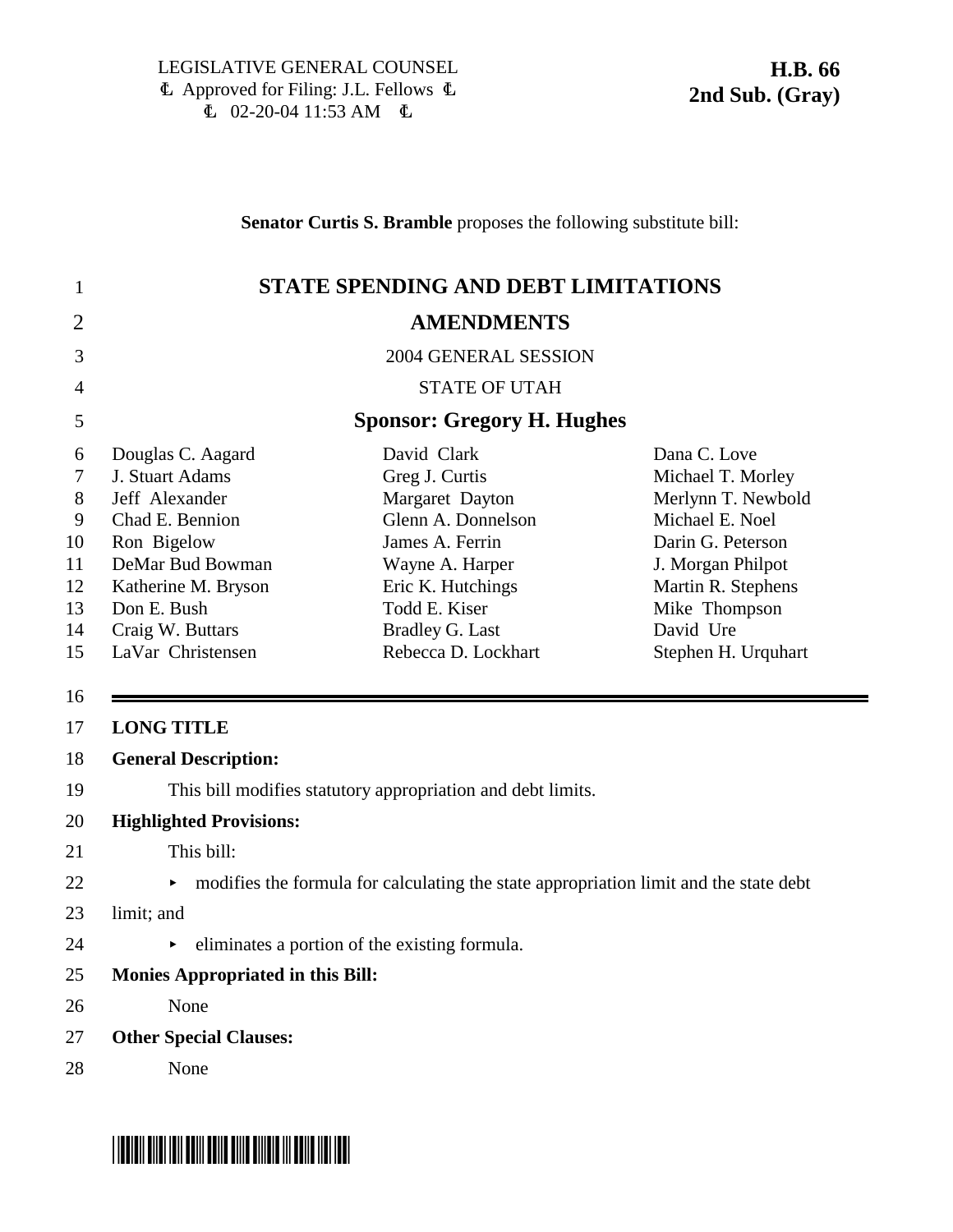# **2nd Sub. (Gray) H.B. 66 02-20-04 11:53 AM**

| 29       | <b>Utah Code Sections Affected:</b>                                                                                                                                                                                                                                                                                                                                                                                                                                                        |  |
|----------|--------------------------------------------------------------------------------------------------------------------------------------------------------------------------------------------------------------------------------------------------------------------------------------------------------------------------------------------------------------------------------------------------------------------------------------------------------------------------------------------|--|
| 30       | <b>AMENDS:</b>                                                                                                                                                                                                                                                                                                                                                                                                                                                                             |  |
| 31       | 63-38c-103, as last amended by Chapters 16 and 88, Laws of Utah 2003                                                                                                                                                                                                                                                                                                                                                                                                                       |  |
| 32       | 63-38c-201, as renumbered and amended by Chapter 275, Laws of Utah 1996                                                                                                                                                                                                                                                                                                                                                                                                                    |  |
| 33       | 63-38c-202, as last amended by Chapter 16, Laws of Utah 2003                                                                                                                                                                                                                                                                                                                                                                                                                               |  |
| 34<br>35 | 63-38c-402, as last amended by Chapter 266, Laws of Utah 2002                                                                                                                                                                                                                                                                                                                                                                                                                              |  |
| 36       | Be it enacted by the Legislature of the state of Utah:                                                                                                                                                                                                                                                                                                                                                                                                                                     |  |
| 37       | Section 1. Section 63-38c-103 is amended to read:                                                                                                                                                                                                                                                                                                                                                                                                                                          |  |
| 38       | 63-38c-103. Definitions.                                                                                                                                                                                                                                                                                                                                                                                                                                                                   |  |
| 39       | As used in this chapter:                                                                                                                                                                                                                                                                                                                                                                                                                                                                   |  |
| 40       | (1) (a) "Appropriations" means actual unrestricted capital and operating appropriations                                                                                                                                                                                                                                                                                                                                                                                                    |  |
| 41       | from unrestricted General Fund[ <del>, Uniform School Fund, and Transportation Fund</del> ] sources and                                                                                                                                                                                                                                                                                                                                                                                    |  |
| 42       | from non-Uniform School Fund income tax revenues as presented in the governor's executive                                                                                                                                                                                                                                                                                                                                                                                                  |  |
| 43       | budgets.                                                                                                                                                                                                                                                                                                                                                                                                                                                                                   |  |
| 44       | (b) "Appropriation" includes appropriations that are contingent upon available                                                                                                                                                                                                                                                                                                                                                                                                             |  |
| 45       | surpluses in the General Fund[ <del>, Uniform School Fund, or Transportation Fund</del> ].                                                                                                                                                                                                                                                                                                                                                                                                 |  |
| 46       | [(c) "Appropriation" includes appropriations made to the Centennial Highway Fund                                                                                                                                                                                                                                                                                                                                                                                                           |  |
| 47       | from unrestricted General Fund and Transportation Fund revenues.]                                                                                                                                                                                                                                                                                                                                                                                                                          |  |
| 48       | $[\text{d} \cdot \text{d} \cdot \text{d} \cdot \text{d} \cdot \text{d} \cdot \text{d} \cdot \text{d} \cdot \text{d} \cdot \text{d} \cdot \text{d} \cdot \text{d} \cdot \text{d} \cdot \text{d} \cdot \text{d} \cdot \text{d} \cdot \text{d} \cdot \text{d} \cdot \text{d} \cdot \text{d} \cdot \text{d} \cdot \text{d} \cdot \text{d} \cdot \text{d} \cdot \text{d} \cdot \text{d} \cdot \text{d} \cdot \text{d} \cdot \text{d} \cdot \text{d} \cdot \text{d} \cdot \text{d} \cdot \text{$ |  |
| 49       | (i) debt service expenditures;                                                                                                                                                                                                                                                                                                                                                                                                                                                             |  |
| 50       | (ii) emergency expenditures;                                                                                                                                                                                                                                                                                                                                                                                                                                                               |  |
| 51       | (iii) expenditures from all other fund or subfund sources presented in the executive                                                                                                                                                                                                                                                                                                                                                                                                       |  |
| 52       | budgets;                                                                                                                                                                                                                                                                                                                                                                                                                                                                                   |  |
| 53       | (iv) transfers into, or appropriations made to, the General Fund Budget Reserve                                                                                                                                                                                                                                                                                                                                                                                                            |  |
| 54       | Account established in Section 63-38-2.5;                                                                                                                                                                                                                                                                                                                                                                                                                                                  |  |
| 55       | (v) transfers into, or appropriations made to, the Education Budget Reserve Account                                                                                                                                                                                                                                                                                                                                                                                                        |  |
| 56       | established in Section 63-38-2.6;                                                                                                                                                                                                                                                                                                                                                                                                                                                          |  |
| 57       | (vi) monies appropriated to fund the total one-time project costs for the construction of                                                                                                                                                                                                                                                                                                                                                                                                  |  |
| 58       | capital developments as defined in Section 63A-5-104; or                                                                                                                                                                                                                                                                                                                                                                                                                                   |  |
| 59       | (vii) appropriations made to the Centennial Highway Fund [from sources other than the                                                                                                                                                                                                                                                                                                                                                                                                      |  |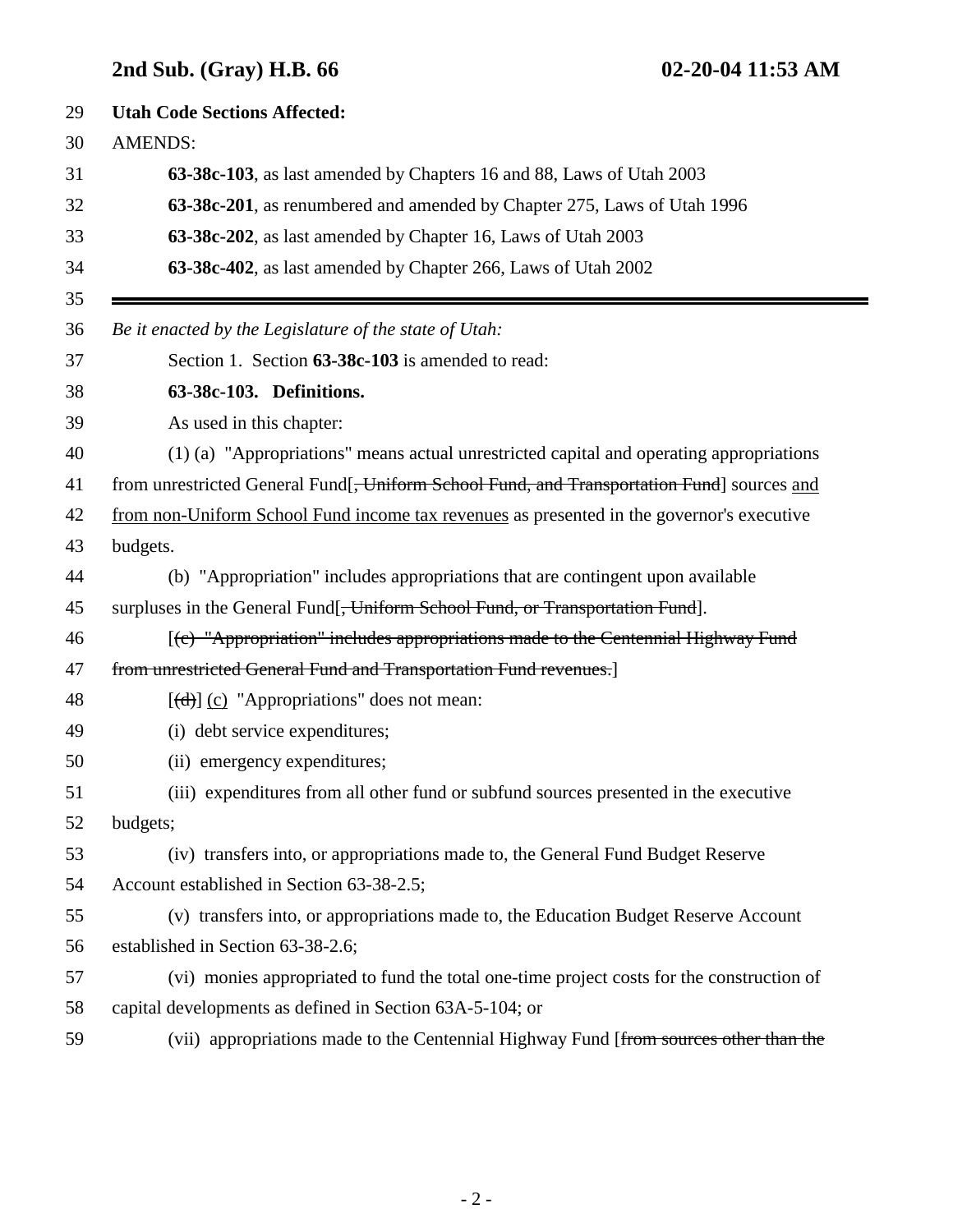## **02-20-04 11:53 AM 2nd Sub. (Gray) H.B. 66**

60 unrestricted General Fund and Transportation Fund revenues] created by Section 72-2-118. 61 (2) "Base year real per capita appropriations" means the result obtained for the state by 62 dividing the fiscal year 1985 actual appropriations of the state less debt monies, less \$55 63 million appropriated for flooding and less \$14.2 million appropriated for capital projects in 64 Section 3 of Chapter 265, Laws of Utah 1985 General Session, by: 65 (a) the state's July 1, 1983 population; and 66 (b) the fiscal year 1983 inflation index divided by 100. 67 (3) "Calendar year" means the time period beginning on January 1 of any given year 68 and ending on December 31 of the same year. 69 (4) "Fiscal emergency" means an extraordinary occurrence requiring immediate 70 expenditures and includes the settlement under Chapter 4, Laws of Utah 1988, Fourth Special 71 Session. 72 (5) "Fiscal year" means the time period beginning on July 1 of any given year and 73 ending on June 30 of the subsequent year. 74 (6) "Fiscal year 1985 actual base year appropriations" means fiscal year 1985 actual 75 capital and operations appropriations from general, uniform school, and transportation fund 76 sources, less debt monies, less \$55 million appropriated for flooding, and less \$14.2 million 77 appropriated for capital projects in Section 3, Chapter 265, Laws of Utah 1985. 78 (7) "Inflation index" means the change in the general price level of goods and services 79 as measured by the Gross National Product Implicit Price Deflator of the Bureau of Economic 80 Analysis, U.S. Department of Commerce calculated as provided in Section 63-38c-202. 81 (8) (a) "Maximum allowable appropriations limit" means the appropriations that could 82 be, or could have been, spent in any given year under the limitations of this chapter. 83 (b) "Maximum allowable appropriations limit" does not mean actual appropriations 84 spent or actual expenditures. 85 (9) "Most recent fiscal year's inflation index" means the fiscal year inflation index two 86 fiscal years previous to the fiscal year for which the maximum allowable inflation and 87 population appropriations limit is being computed under this chapter. 88 [(10) "Most recent fiscal year's personal income" means the fiscal year personal income 89 two fiscal years previous to the fiscal year for which the maximum allowable personal income 90 appropriations limit is being computed under this chapter.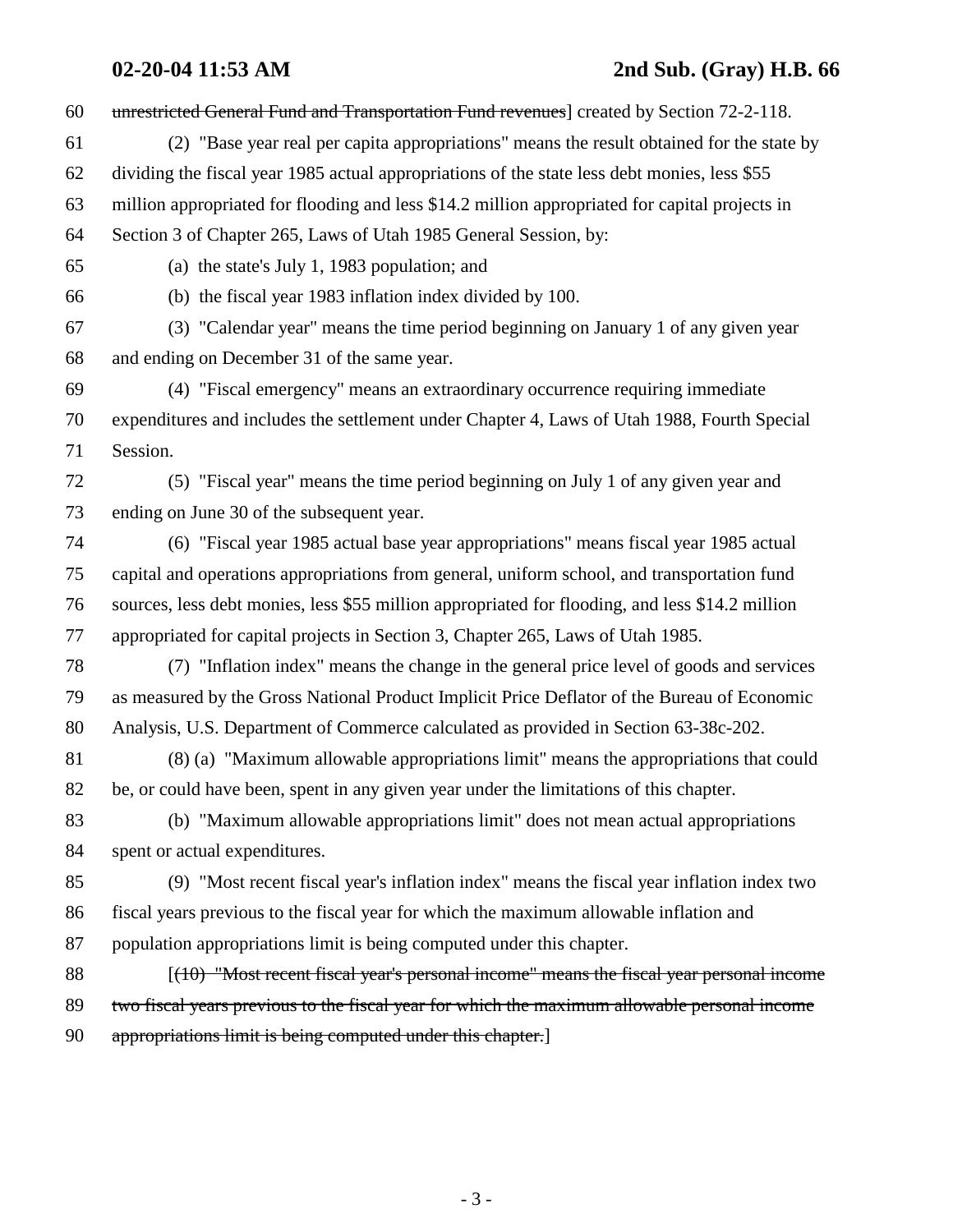# **2nd Sub. (Gray) H.B. 66 02-20-04 11:53 AM**

| 91  | $[\frac{(11)}{(10)}]$ "Most recent fiscal year's population" means the fiscal year population two    |
|-----|------------------------------------------------------------------------------------------------------|
| 92  | fiscal years previous to the fiscal year for which the maximum allowable inflation and               |
| 93  | population appropriations limit is being computed under this chapter.                                |
| 94  | $[(12)$ "Personal income" means the total personal income of the state as calculated by              |
| 95  | the Governor's Office of Planning and Budget according to the procedures and requirements of         |
| 96  | Section 63-38c-202.                                                                                  |
| 97  | $[ (13) ] (11)$ "Population" means the number of residents of the state as of July 1 of each         |
| 98  | year as calculated by the Governor's Office of Planning and Budget according to the procedures       |
| 99  | and requirements of Section 63-38c-202.                                                              |
| 100 | $[(14)]$ (12) "Revenues" means the revenues of the state from every tax, penalty, receipt,           |
| 101 | and other monetary exaction and interest connected with it that are recorded as unrestricted         |
| 102 | revenue of the General Fund[ <del>, Uniform School Fund, and Transportation Fund,</del> ] and from   |
| 103 | non-Uniform School income tax revenues, except as specifically exempted by this chapter.             |
| 104 | $[ (15) ]$ (13) "Security" means any bond, note, warrant, or other evidence of                       |
| 105 | indebtedness, whether or not the bond, note, warrant, or other evidence of indebtedness is or        |
| 106 | constitutes an "indebtedness" within the meaning of any provision of the constitution or laws of     |
| 107 | this state.                                                                                          |
| 108 | Section 2. Section 63-38c-201 is amended to read:                                                    |
| 109 | 63-38c-201. Appropriations limit -- Formula.                                                         |
| 110 | (1) There is established a state appropriations limit for each fiscal year beginning after           |
| 111 | June 30, 1988.                                                                                       |
| 112 | (2) For each of these fiscal years, the annual legislative appropriations for this state, its        |
| 113 | agencies, departments, and institutions may not exceed that sum determined by [the average of        |
| 114 | the two formulas specified in Subsections (2)(h) and (i)] applying this formula $B^* P^* (1/100)$ in |
| 115 | which:                                                                                               |
| 116 | $[(a)$ "Z" equals the most recent fiscal year's personal income;                                     |
| 117 | $[(b)$ "Y" equals personal income for the fiscal year just previous to "Z";                          |
| 118 | $(c)$ "A" equals the prior fiscal year's maximum allowable personal income                           |
| 119 | appropriations limit beginning with fiscal year 1985 actual base year appropriations;]               |
| 120 | $[\text{(\text{d})}]$ (a) "B" equals the base year real per capita appropriations for the state, its |
| 121 | agencies, departments, and institutions;                                                             |
|     |                                                                                                      |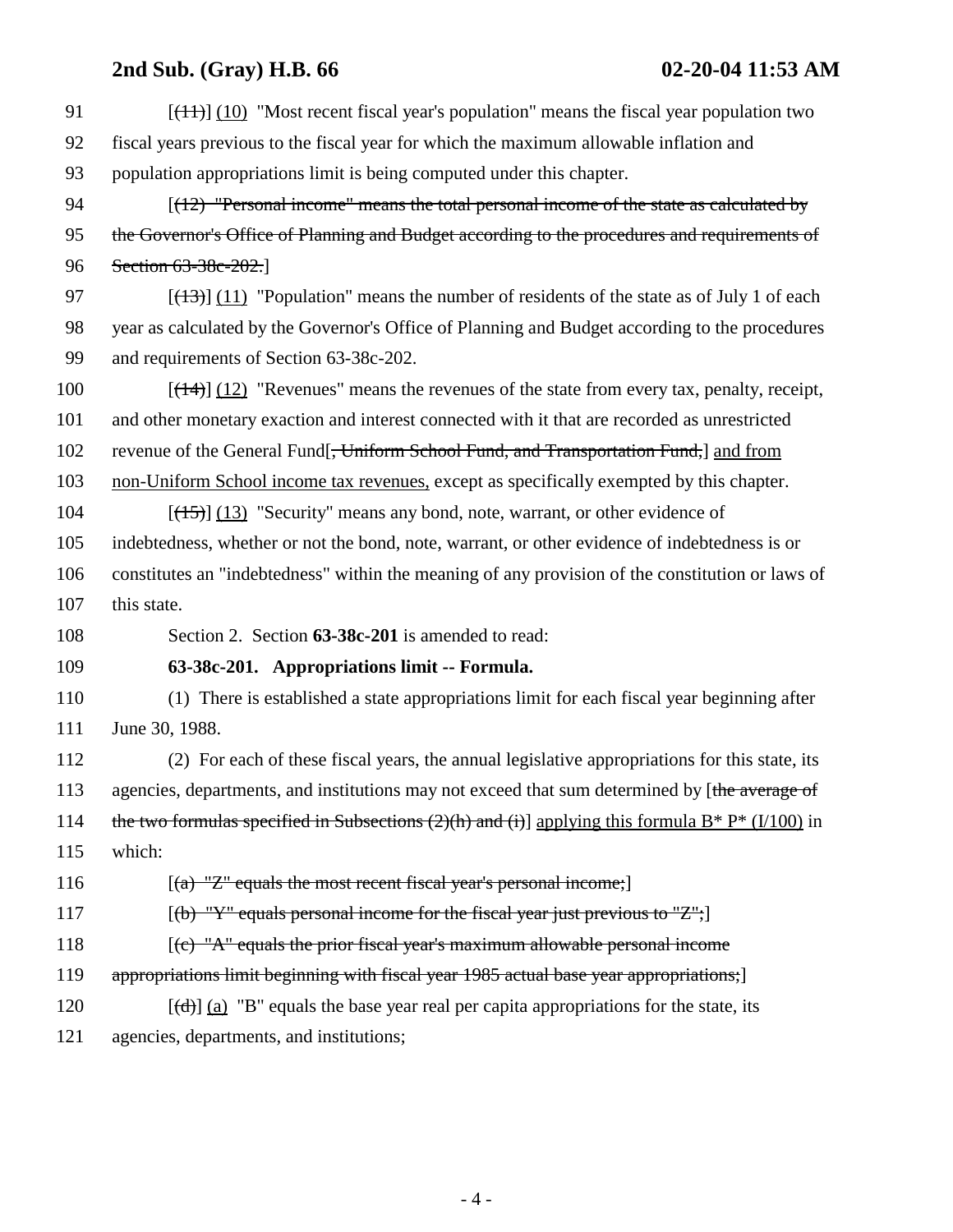| 122 | $[\text{e}\text{e}\text{e}]$ (b) "P" equals the most recent fiscal year's population; and                       |
|-----|-----------------------------------------------------------------------------------------------------------------|
| 123 | $[\text{f} \hat{\tau}]$ (c) "I" equals the most recent fiscal year's inflation index adjusted to reflect fiscal |
| 124 | year 1989 as having an index value of 100.                                                                      |
| 125 | $\left[\frac{1}{2}\right]$ (3) The revenues specified in Section 63-38c-205 are not subject to the limitation   |
| 126 | in this section.                                                                                                |
| 127 | $[(h)$ Formula 1: B* P* (I/100) = Maximum Allowable Inflation and Population                                    |
| 128 | <b>Appropriations Limit.</b>                                                                                    |
| 129 | $[(i)$ Formula 2: $A^*(Z/Y)$ = Maximum Allowable Personal Income Appropriations                                 |
| 130 | Limit.                                                                                                          |
| 131 | Section 3. Section 63-38c-202 is amended to read:                                                               |
| 132 | 63-38c-202. Computing formula elements.                                                                         |
| 133 | $(1)$ For purposes of computing the most recent fiscal year's personal income, the                              |
| 134 | Governor's Office of Planning and Budget shall use the quarterly data produced by the Bureau                    |
| 135 | of Economic Analysis, U.S. Department of Commerce.]                                                             |
| 136 | $[\frac{1}{2}]$ (1) For purposes of calculating fiscal year inflation indexes [and fiscal year                  |
| 137 | personal income] for the previous fiscal year, the Governor's Office of Planning and Budget                     |
| 138 | shall use:                                                                                                      |
| 139 | (a) the actual quarterly data released by the U.S. Department of Commerce as of                                 |
| 140 | January 31 of each year; and                                                                                    |
| 141 | (b) the most recent U.S. Bureau of Census population estimates as of January 31 of                              |
| 142 | each year.                                                                                                      |
| 143 | $[\frac{1}{2}]$ (2) (a) For purposes of computing the inflation index, the Governor's Office of                 |
| 144 | Planning and Budget shall:                                                                                      |
| 145 | (i) assign the bureau's 1982 calendar year inflation index value of 100 to fiscal year                          |
| 146 | 1989 for purposes of computing fiscal year index values;                                                        |
| 147 | (ii) compute all subsequent fiscal year inflation indexes after having assigned the fiscal                      |
| 148 | year 1989 inflation index a value of 100; and                                                                   |
| 149 | (iii) use the quarterly index values published by the Bureau of Economic Analysis,                              |
| 150 | U.S. Department of Commerce, to compute fiscal year index values.                                               |
| 151 | (b) If the bureau changes its calendar base year, appropriate adjustments are to be made                        |
| 152 | in this chapter to accommodate those changes.                                                                   |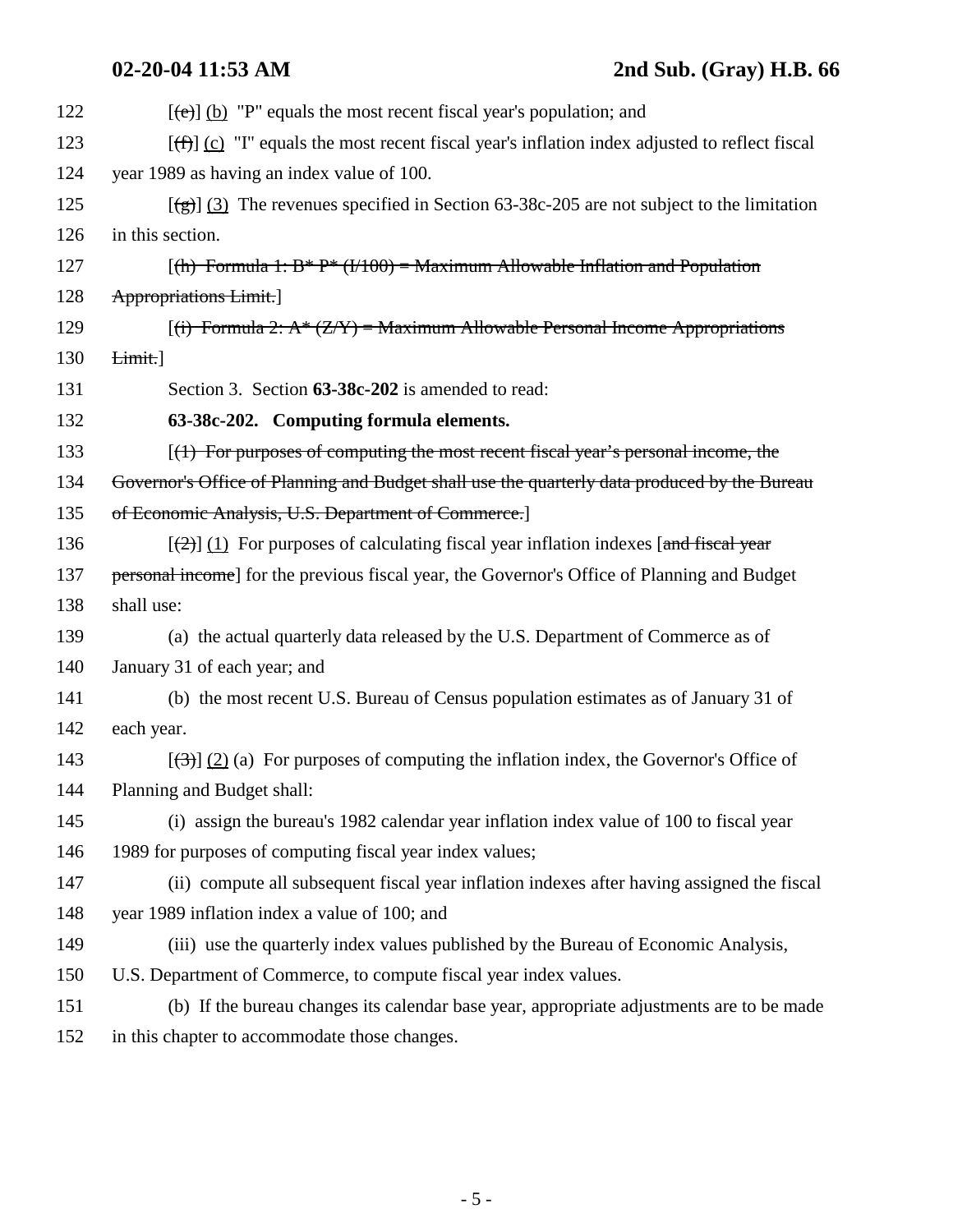# **2nd Sub. (Gray) H.B. 66 02-20-04 11:53 AM**

| 153 | $[\frac{4}{3}]$ (3) (a) For purposes of computing the most recent fiscal year's population, the     |
|-----|-----------------------------------------------------------------------------------------------------|
| 154 | Governor's Office of Planning and Budget shall convert the April 1 decennial census estimate        |
| 155 | to a July 1 estimate, unless otherwise estimated by the Bureau of Census.                           |
| 156 | (b) If the bureau changes the state's July 1, 1983 base year population after it conducts           |
| 157 | the 1990 Census, appropriate adjustments shall be made in this chapter to accommodate those         |
| 158 | changes.                                                                                            |
| 159 | Section 4. Section 63-38c-402 is amended to read:                                                   |
| 160 | 63-38c-402. Debt limitation -- Vote requirement needed to exceed limitation --                      |
| 161 | <b>Exceptions.</b>                                                                                  |
| 162 | $(1)$ (a) Except as provided in Subsection $(1)(b)$ , the outstanding general obligation debt       |
| 163 | of the state may not exceed $[20\%]$ 50% of the maximum allowable appropriations limit unless       |
| 164 | approved by more than a two-thirds vote of both houses of the Legislature.                          |
| 165 | (b) Notwithstanding the limitation contained in Subsection $(1)(a)$ , debt issued under the         |
| 166 | authority of the following parts is not subject to the debt limitation established by this section: |
| 167 | (i) Title 63B, Chapter 6, Part 2, 1997 Highway General Obligation Bond                              |
| 168 | Authorization;                                                                                      |
| 169 | (ii) Title 63B, Chapter 6, Part 3, 1997 Highway Bond Anticipation Note Authorization;               |
| 170 | (iii) Title 63B, Chapter 7, Part 2, 1998 Highway General Obligation Bond                            |
| 171 | Authorization;                                                                                      |
| 172 | (iv) Title 63B, Chapter 7, Part 3, 1998 Highway Bond Anticipation Note                              |
| 173 | Authorization;                                                                                      |
| 174 | (v) Title 63B, Chapter 8, Part 2, 1999 Highway General Obligation Bond                              |
| 175 | Authorization;                                                                                      |
| 176 | (vi) Title 63B, Chapter 8, Part 3, 1999 Highway Bond Anticipation Note                              |
| 177 | Authorization;                                                                                      |
| 178 | (vii) Title 63B, Chapter 9, Part 2, 2000 Highway General Obligation Bond;                           |
| 179 | (viii) Title 63B, Chapter 10, Part 1, 2001 Highway General Obligation Bond;                         |
| 180 | (ix) Title 63B, Chapter 10, Part 2, 2001 Highway General Obligation Bond                            |
| 181 | <b>Anticipation Notes;</b>                                                                          |
| 182 | (x) Title 63B, Chapter 11, Part 5, 2002 Highway General Obligation Bond for Salt                    |
|     |                                                                                                     |

183 Lake County; and